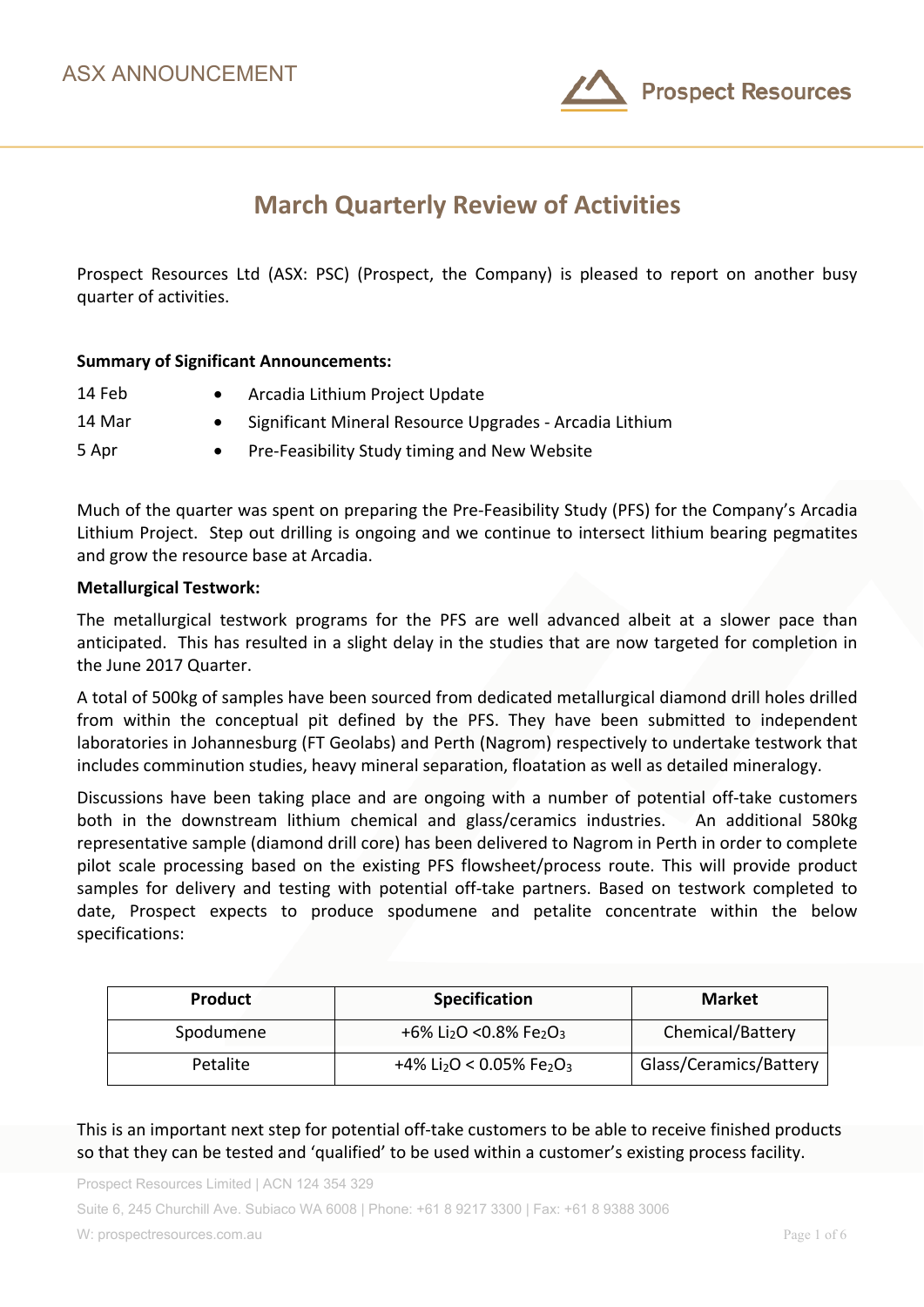

### **Establishment of local laboratory:**

The Company is in the process of establishing a dedicated laboratory fully equipped to handle all future Li, Ta and Fe assays as well as floatation testwork. The laboratory will be headed up by Jeremy Elliot, a renowned Zimbabwean chemist with more than 25 years' experience in minerals testing and processing. The laboratory is expected to be fully functional within 3 weeks and is being developed to achieve the following:

- Training of a team of competent technicians
- Access to rapid turn-around of all lithium assays for production forecasting and grade control
- Constant checks on the flotation process within the plant
- Production of laboratory scale lithium carbonate and lithium hydroxide samples

### **Regional Exploration:**

Exploration has continued, with a single RC rig active in testing the strike extent of the Arcadia pegmatites to the south west. These pegmatites have now been delineated for 3.5km of southwestnortheast strike. The (>0.2% Li<sub>2</sub>O cut-off) resource extends for 2.2km of this strike length.

In addition, three teams are carrying out geochemical soil sampling across the eastern strike extents of the mineralised pegmatites on the adjacent Lawfield and Vuta farms. Orientation work has proved that soil geochemistry is a very effective and efficient tool in defining pegmatites mineralised in lithium. Several well defined anomalies have been defined that will be drill tested during the next quarter.

A ground magnetics survey was conducted over the area defined by the conceptual pit. The results confirmed the presence of the previously interpreted major southwest-northeast and northwestsoutheast fault sets, plus numerous lessor parallel structures.

#### **Arcadia Lithium Deposit updated Mineral Resource Estimate:**

#### **Highlights:**

- 56% increase in high grade Mineral Resource estimate to**:** 
	- **34.9Mt grading 1.42% Li<sub>2</sub>O (1% Li<sub>2</sub>O cut-off)**
	- 60% increase in Global Mineral Resource estimate to:
		- **57.3Mt grading 1.12% Li<sub>2</sub>O (0.2% Li<sub>2</sub>O cut-off)**
- 136% increase in Measured Resources to:
	- **5.7Mt grading 1.48% Li2O (1% Li2O cut-off)**
- 27% increase in total Measure and Indicated Resources to:
	- **20.8Mt grading 1.41% Li2O (1% Li2O cut-off)**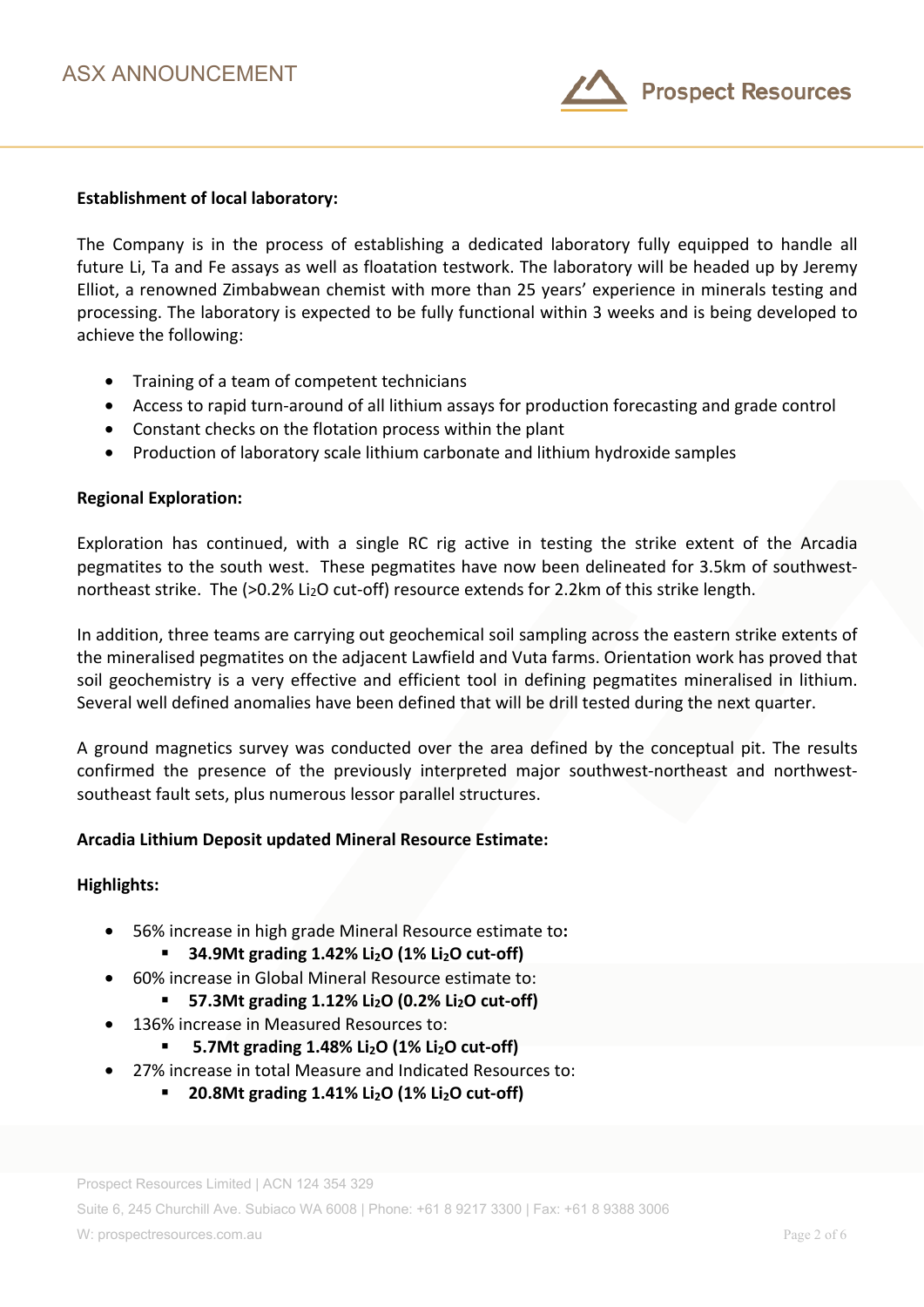

Below is a summary of the update Mineral Resource estimate from the Company's 16 March 2017 announcement.

| 1% Li <sub>2</sub> O Cut-off |            |                                |                                       |                                    |             |  |
|------------------------------|------------|--------------------------------|---------------------------------------|------------------------------------|-------------|--|
| <b>Category</b>              | tonnes     | Li <sub>2</sub> O <sub>%</sub> | Ta <sub>2</sub> O <sub>5</sub><br>ppm | Li <sub>2</sub> O<br><b>Tonnes</b> | $Ta2O5$ lbs |  |
| <b>Measured</b>              | 5,700,000  | 1.48%                          | 134                                   | 83,800                             | 1,700,000   |  |
| Indicated                    | 15,100,000 | 1.38%                          | 118                                   | 208,000                            | 3,900,000   |  |
| Inferred                     | 14,100,000 | 1.44%                          | 133                                   | 203,000                            | 4,100,000   |  |
| <b>GRAND</b><br><b>TOTAL</b> | 34,900,000 | 1.42%                          | 127                                   | 494,800                            | 9,700,000   |  |

**Table 1: Arcadia Lithium Deposit Mineral Resource estimate (1% Li2O cut-off)** 

**Figure 1: 3D View of high grade (>1% Li2O) Mineral Resource block model** 

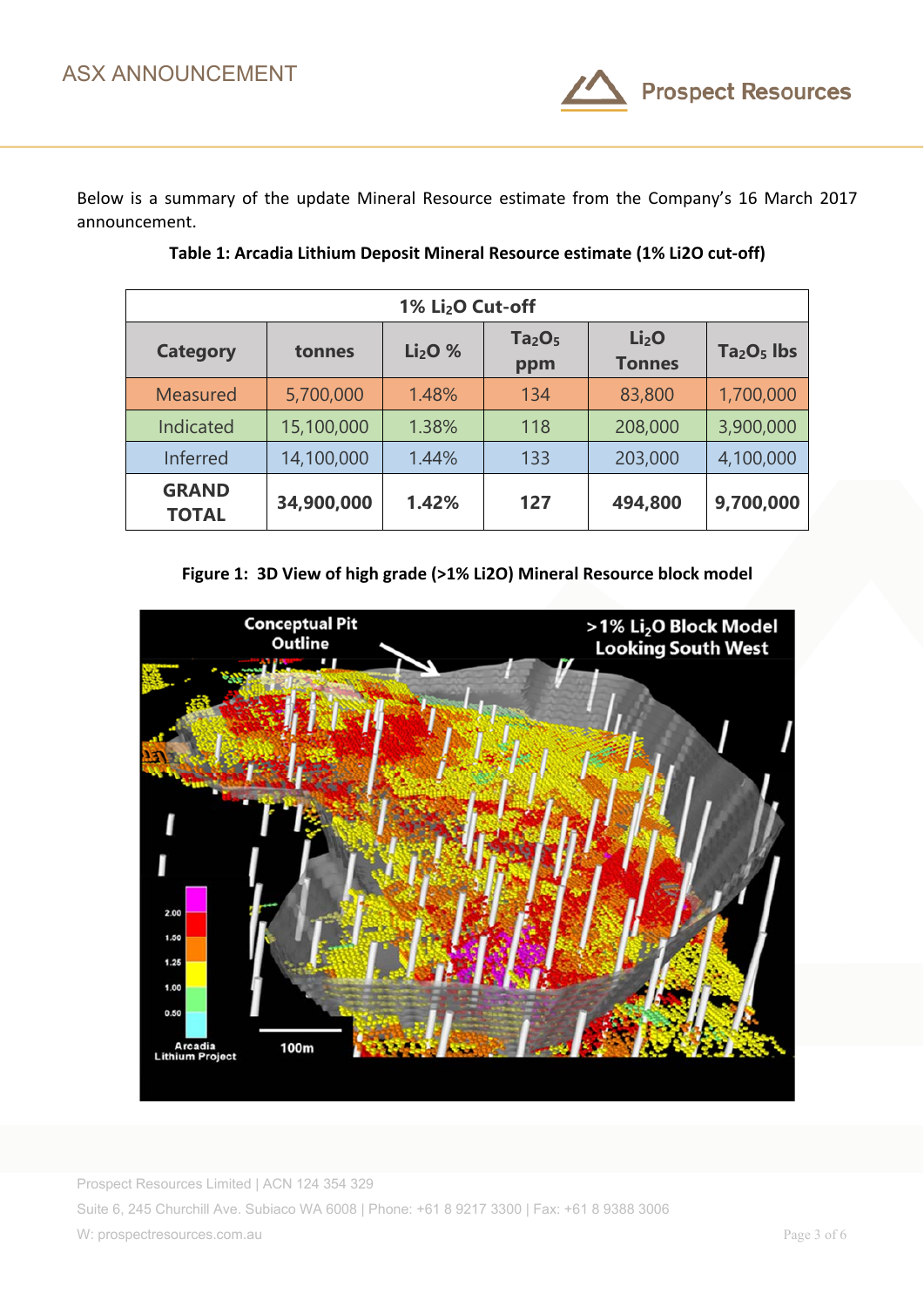

| Global Resource - 0.2% Li <sub>2</sub> O Cut-off |               |                                |                                       |                                    |             |
|--------------------------------------------------|---------------|--------------------------------|---------------------------------------|------------------------------------|-------------|
| <b>Category</b>                                  | <b>Tonnes</b> | Li <sub>2</sub> O <sub>%</sub> | Ta <sub>2</sub> O <sub>5</sub><br>ppm | Li <sub>2</sub> O<br><b>Tonnes</b> | $Ta2O5$ lbs |
| Measured                                         | 9,000,000     | 1.17%                          | 134                                   | 106,200                            | 2,700,000   |
| Indicated                                        | 24,200,000    | 1.10%                          | 118                                   | 268,000                            | 6,300,000   |
| Inferred                                         | 24,100,000    | 1.11%                          | 133                                   | 268,000                            | 7,000,000   |
| <b>GRAND TOTAL</b>                               | 57,300,000    | 1.12%                          | 127                                   | 642,200                            | 16,000,000  |

## **Table 2: Arcadia Lithium Deposit Mineral Resource estimate summary**

**Figure 2: Arcadia – 5th largest hard rock Lithium Deposit Globally** 



# **(Reported according to the JORC Code)**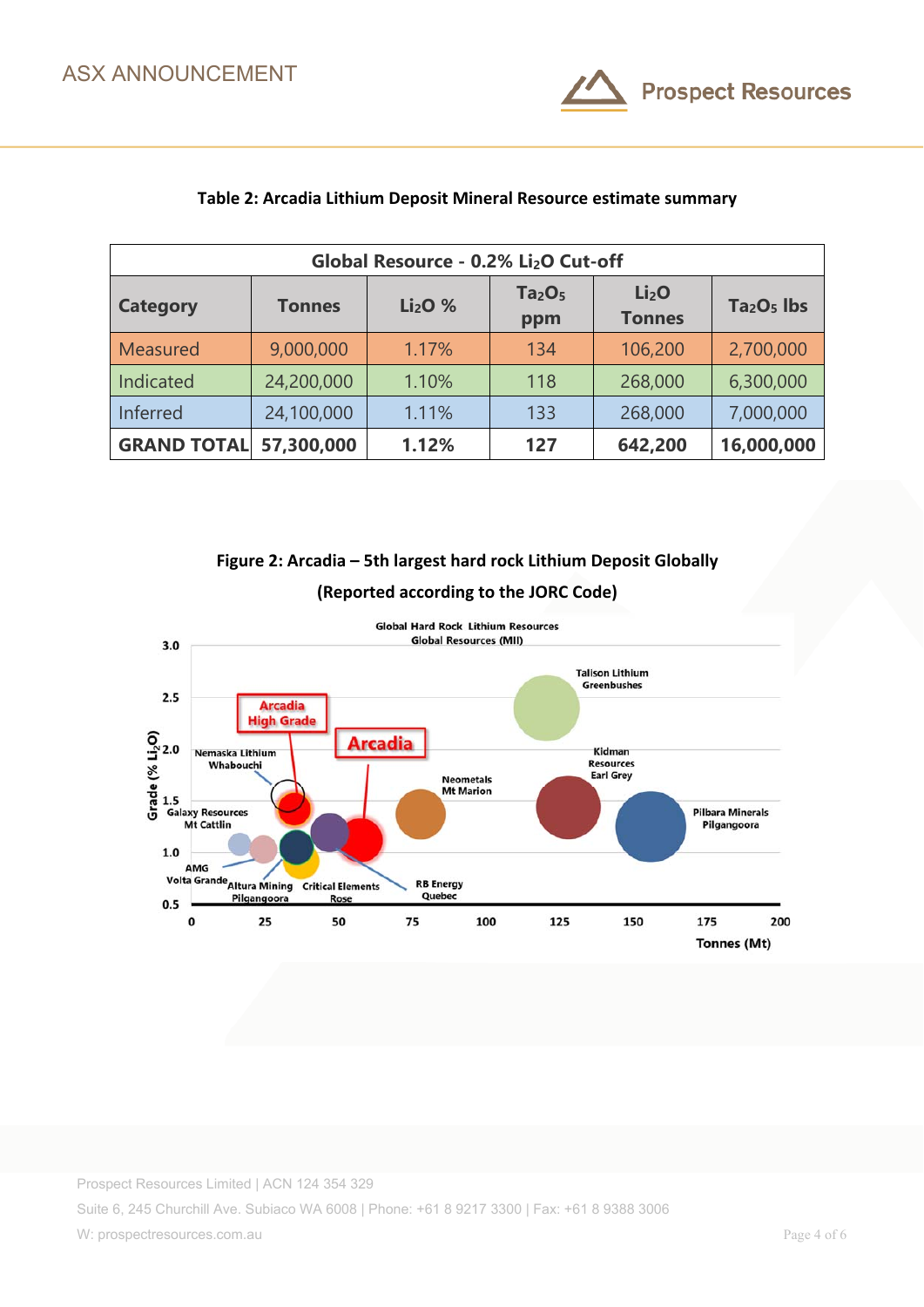

# **Other Activities**

### **Farming – Arcadia Surface Rights**

Prospect's first maize crop covering some 80 hectares has continued to grow and is nearing harvest time. This project forms part of Prospect's ongoing commitment to local stakeholders and communities. These farming operations are expected to provide an additional source of employment within the region and a source of income to Prospect. We plan to approach other landholders relevant to Arcadia and offer to farm their land on standard leasing terms for the 2018 season.

#### **Gwanda East Gold Projects**

During the quarter, the Sally Gold Mine shaft was dewatered, a headframe erected and rails installed.

The mine is being cleaned out and the gold bearing sands recovered will be processed shortly.

A 70 m horizontal cross cut into the hanging wall has been blasted from the 7 level elevation where the old workings terminated in preparation for underground exploration drilling. This cross cut has advanced past the dolerite (waste) dyke and is back into the Granite host rock. As investors may remember from previous announcements, it is these sills and dykes that historically sounded the death knell for many of the small scale Gwanda gold miners. Modern production within the region has proved that the gold bearing reef normally continues below these sills/dykes. The purpose of the drilling is to establish the location of the reef package on the northern side of the dyke.

## **Summary of Activities Planned for the Period to 30 June 2017**

#### **Arcadia High Grade Lithium Project**

- Completion of Pre-Feasibility Study (PFS)
- Drilling to continue to expand the resource inventory at Arcadia
- Regulatory Approvals for development of the Arcadia Mine
- Provision of specification product samples to potential off-take partners

#### **Gwanda East Gold Project**

- Begin underground exploration drilling of the Sally Gold Mine
- Continue to sweep and vamp underground workings
- Process gold bearing sands removed from the underground workings

#### **Other Acquisitions**

• Continue to investigate additional lithium and cobalt acquisitions

# *Investors should note that the above activities may change as and when results are generated and as such they should simply be used as a guide to activities for the quarter ending 30 June 2017*

Prospect Resources Limited | ACN 124 354 329

Suite 6, 245 Churchill Ave. Subiaco WA 6008 | Phone: +61 8 9217 3300 | Fax: +61 8 9388 3006